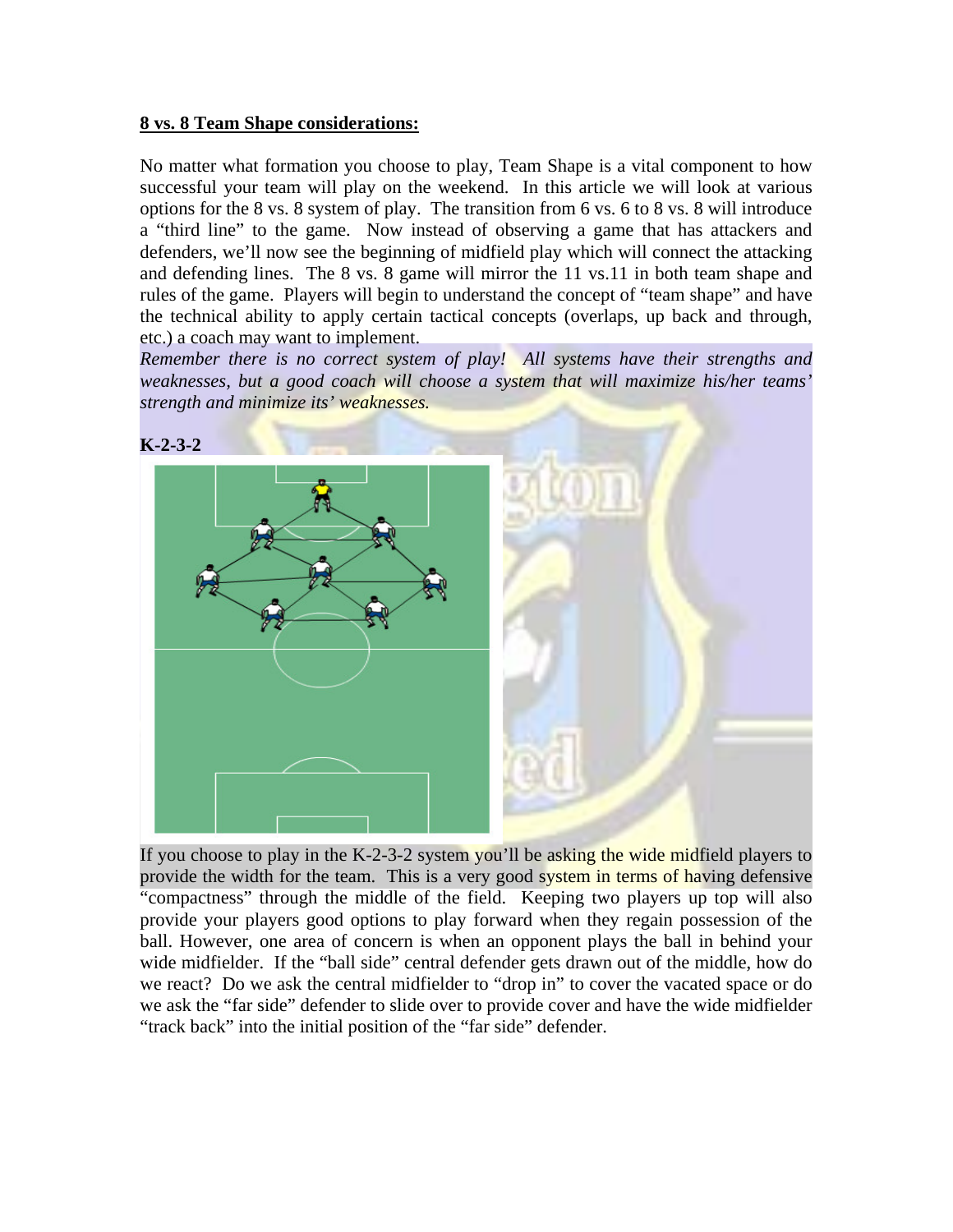



The K-3-2-2 system is an excellent choice if you have athletic flank players that can cover a lot of ground. The outside backs would be responsible for covering the entire width of the field. By adding an extra player into the central midfield the core of the team should be strong at winning both "1st and 2<sup>nd</sup> Balls". One drawback to this formation in terms of player development is the lack of flank play. Young players tend to pound the ball down the middle of the field and fail to recognize the need to establish the width of the field. This system won't take players out of their comfort zone and teach them to attack the spaces out wide which will become more and more important as they transition to the  $11v11$  game.





 Choosing the K-3-3-1 formation may be appropriate at certain times in a game, but it should not be selected as your preferred system. If you are playing against a stronger opponent or your team is fatigued it may make sense to have more players get "behind the ball", but the general attacking pattern of this formation is the "Counter-attack". By nature, choosing to play counter-attacking soccer is a result oriented decision and not based on player development. It is important that we teach our young players the value and enjoyment of attacking soccer and although the K-3-3-1 system can be effective for a result, it is negative system in general and one not suited for player development.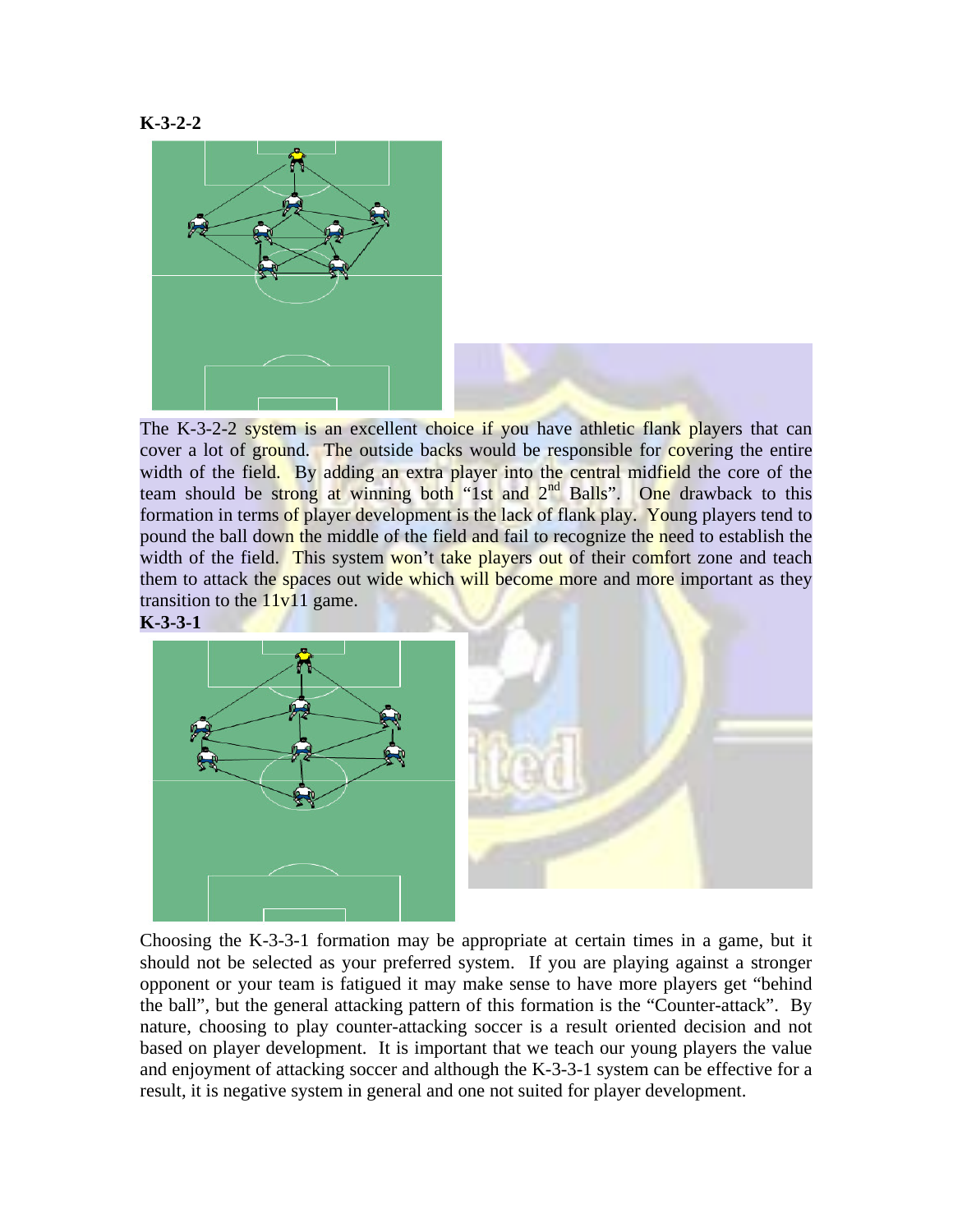





The K-3-1-3 system is a great system for player development and my preferred choice for the 8v8 game. There is a strong balance between attacking and defending with an emphasis on transition and flank play.

*Lets' examine this formation a bit further.*



**The Near Side Overlap:** (above) When the outside back has the ball his first option should be to play forward (this is an important habit for players to learn). In this system, K-3-1-3, he'll have 2 to 3 forward options at all times. In the picture above, the outside back plays into the wing player and continues his run forward. The wing forward should "play the way he's facing" into the central midfielder (the connecting player). The central midfielder can now play the outside back into the space the wing player had vacated or created for the back to run into. Notice how the central forward should drift away from the ball while the opposite wing makes a diagonal run into the box. This will make it much more difficult for opposing teams to "pick up the runners". **Note:** the initial wing player would now assume the position of the defender and vice versa. This will allow your players to play in different areas of the field without having to always rotate just through substitutions.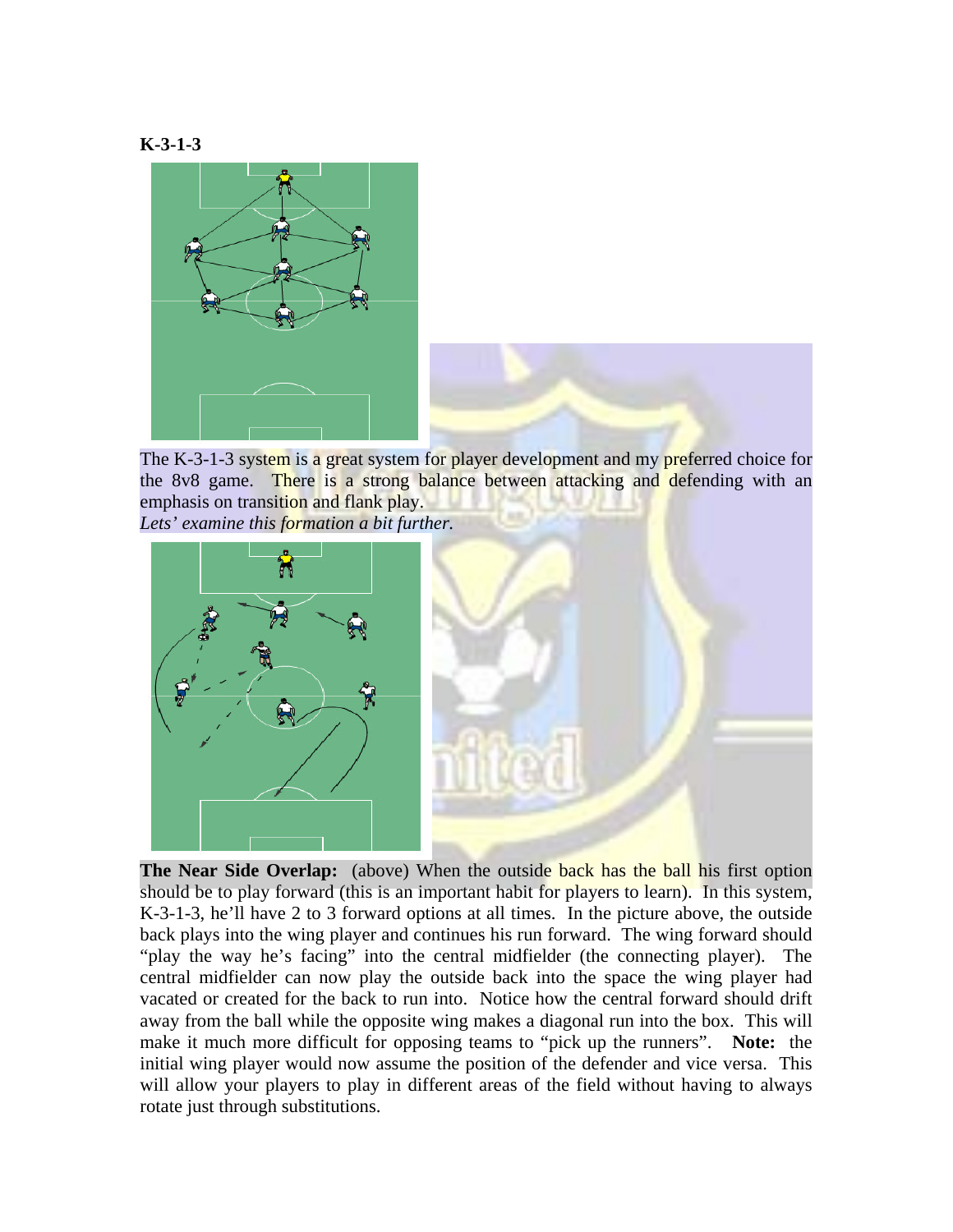

**Up Back and through:** (above) Now the outside back begins the attack with an entry into the center forward. A couple of reasons (or visual cues) for choosing to do this would be that the wing player has a defender "tight" to him when he "checks to the ball". If we can enter the **ball centrally into our forward the opposition generally becomes more** "compact" which will open up the space along the wing. In this instance the wing player who checked to the ball should curl his run and attack the space that the defender vacated. The central forward has a couple of options. He could play the ball wide himself (not pictured) or he could drop the ball to the supporting midfield player (play the way your facing) who can "see the field". The central midfielder now plays the ball into the space for the wing player to run onto. **Note:** The diagonal run from the opposite wing and how the central forward should "spin away" and make a far post run.



## **Up Back and through "Switch Fields":** (above)

The movement would be the same as above, but now when the ball is dropped into the central midfielder. He "switches the field" or "changes the point of attack" by playing a diagonal ball forward into the path of the opposite wing. **Note:** As players become more experienced they'll be able to "read the game" better. In this case, if the opposition "drops off" or picks up the diagonal runner, the central midfielder can now switch the field by playing laterally into the path of the outside back who is stepping into the space.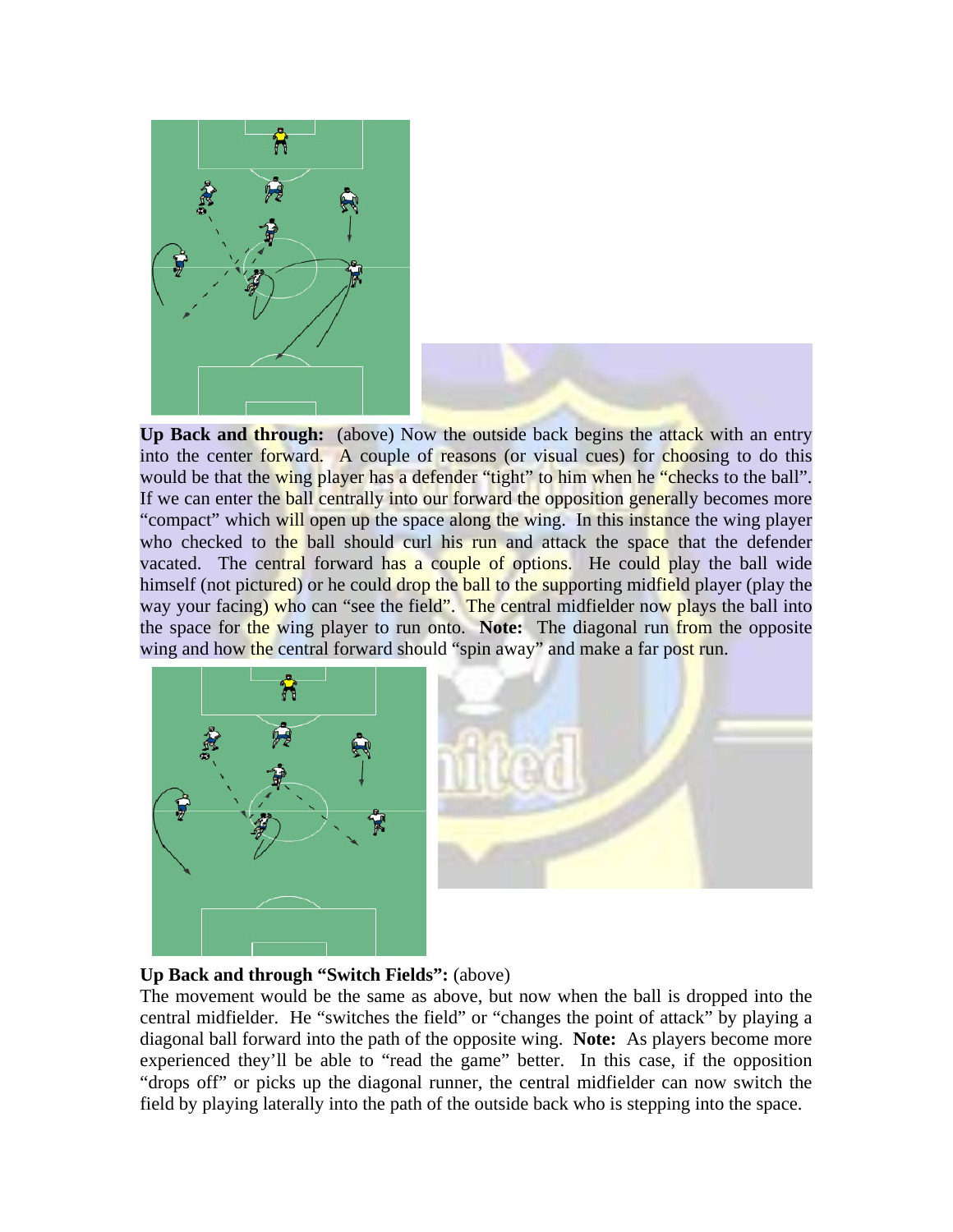*Defensive Shape and Movement* 



**Ball with the Oppositions outside back:** (above) The near side wing player should try to take away the forward pass down the line and "steer the attack central". The center forward shouldn't chase the ball out wide, but instead take away the pass back to the central defender (he'll be in a great "target position if we regain possession). The white players closest to the ball should tighten up their marking and shift to the ball side of the field. This will ensure we remain "compact". The opposite wing player should drop back to keep the team balanced and position himself in a manner that he can "recover" or track back if the opposition breaks through the whites' pressure.